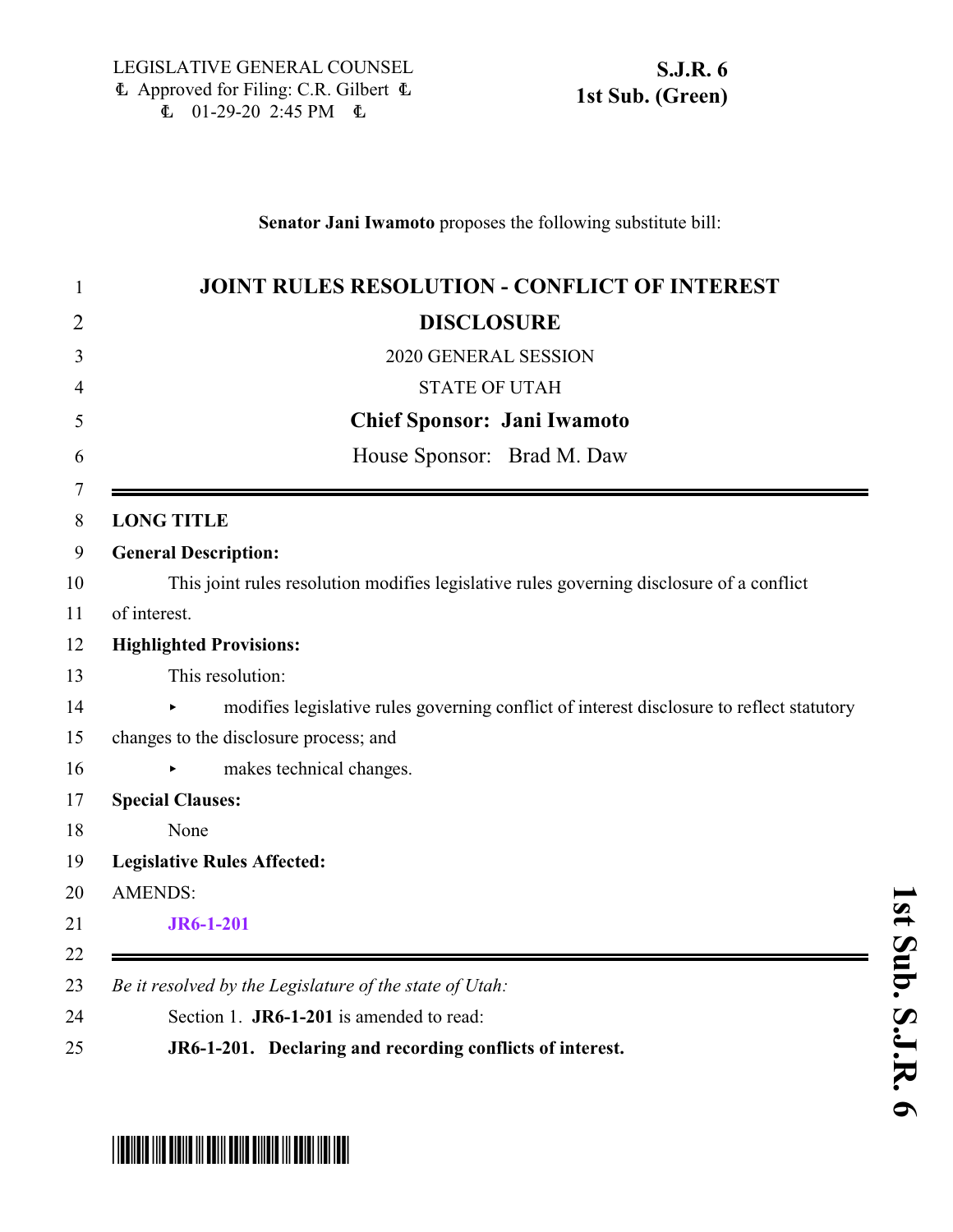## **1st Sub. (Green) S.J.R. 6 01-29-20 2:45 PM**

| 26 | (1) As used in this section $\frac{1}{2}$ conflict.                                                   |
|----|-------------------------------------------------------------------------------------------------------|
| 27 | (a) "Conflict of interest" means the same as that term is defined in Utah Code Section                |
| 28 | 20A-11-1602.                                                                                          |
| 29 | (b) "Conflict of interest disclosure" means the same as that term is defined in Utah                  |
| 30 | Code Section 20A-11-1602.                                                                             |
| 31 | $(2)$ A legislator shall file a financial disclosure form in compliance with Utah Code                |
| 32 | Section 20A-11-1603 and according to the requirements of this section:                                |
| 33 | $[(a)$ on the first day of each general session of the Legislature; and                               |
| 34 | $[10]$ each time the legislator changes employment.                                                   |
| 35 | $(3)$ The financial disclosure form shall include the disclosures required by Utah Code               |
| 36 | Title 20A, Chapter 11, Part 16, Conflict of Interest Disclosures.                                     |
| 37 | $[(4)$ (a) The financial disclosure form shall be filed with:                                         |
| 38 | $[(i)$ the secretary of the Senate, for a legislator that is a senator; or                            |
| 39 | $(iii)$ the chief clerk of the House of Representatives, for a legislator that is a                   |
| 40 | representative.                                                                                       |
| 41 | [(b) The secretary of the Senate and the chief clerk of the House of Representatives                  |
| 42 | shall ensure that: (i) blank financial disclosure forms are made available on the Internet and at     |
| 43 | the offices of the Senate and the House of Representatives; and (ii) financial disclosure forms       |
| 44 | filed under this rule are made available to the public on the Internet and at the offices of the      |
| 45 | Senate or the House of Representatives.]                                                              |
| 46 | (2) A legislator shall complete an annual conflict of interest disclosure in accordance               |
| 47 | with Utah Code Title 20A, Chapter 11, Part 16, Conflict of Interest Disclosures.                      |
| 48 | (3) (a) For a legislator who is a senator, the secretary of the Senate shall ensure that a            |
| 49 | link to the legislator's conflict of interest disclosure is available to the public on the Senate's   |
| 50 | website.                                                                                              |
| 51 | (b) For a legislator who is a representative, the chief clerk of the House of                         |
| 52 | Representatives shall ensure that a link to the legislator's conflict of interest disclosure is       |
| 53 | available to the public on the House of Representatives' website.                                     |
| 54 | $[5]$ (4) (a) Before or during any vote on legislation or any legislative matter in which             |
| 55 | a legislator has actual knowledge that the legislator has a conflict of interest which is not stated  |
| 56 | [on the financial disclosure form, that] in the conflict of interest disclosure, the legislator shall |